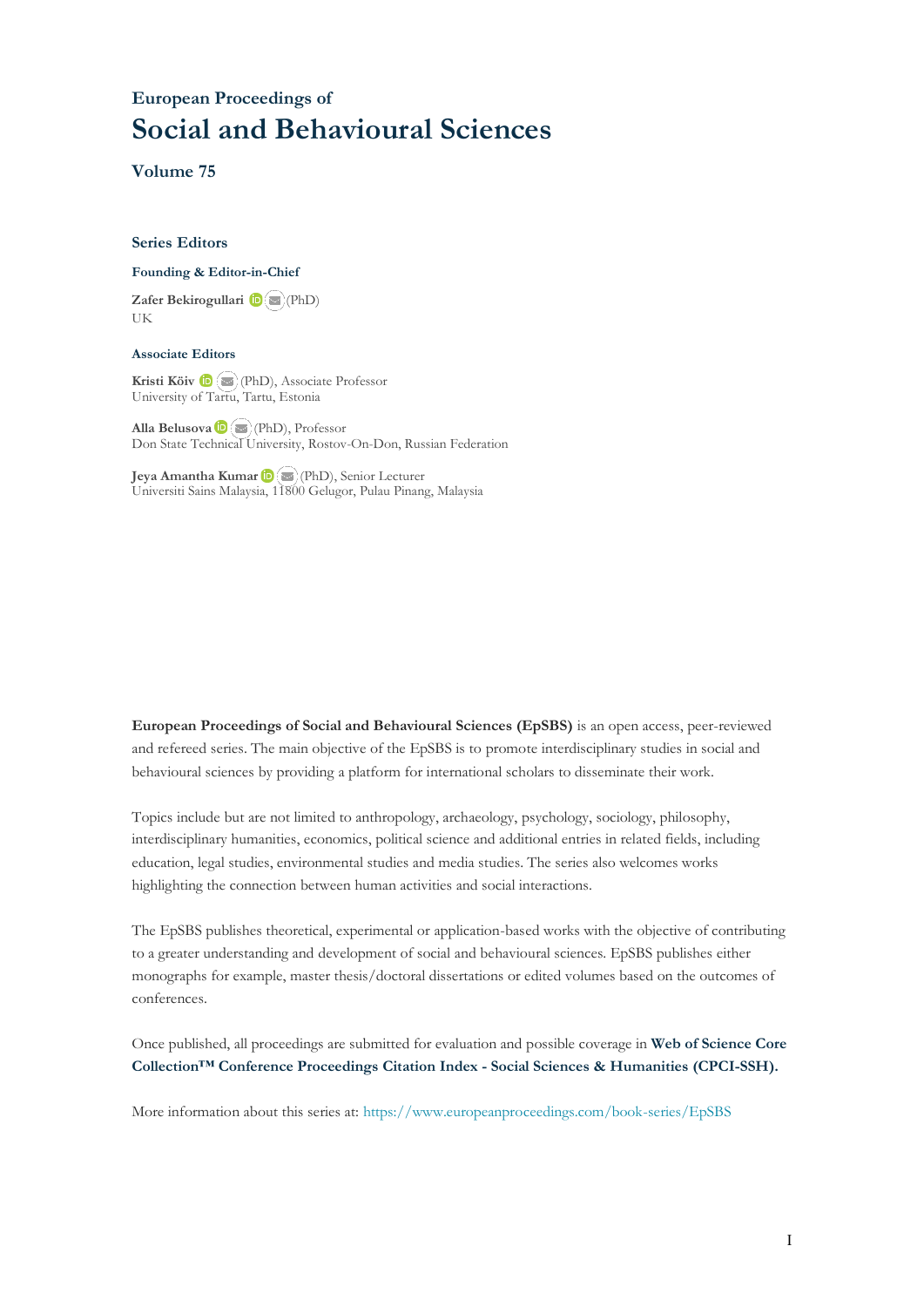# LEADERSHIP, TECHNOLOGY, INNOVATION AND BUSINESS MANAGEMENT

Selected, peer-reviewed papers from the

7<sup>th</sup> International Conference on Leadership, Technology, Innovation and Business Management (ICLTIBM 2017), 09-11 November, 2017, Marmaris, Turkey

Edited by:

CemalZehir D, Esra Erzengin

Editor(s) Affiliation(s):

**Cemal Zehir,** Ph.D. Yıldız Technical University, Turkey

**Esra Erzengin,** Ph.D. Beykent University, Turkey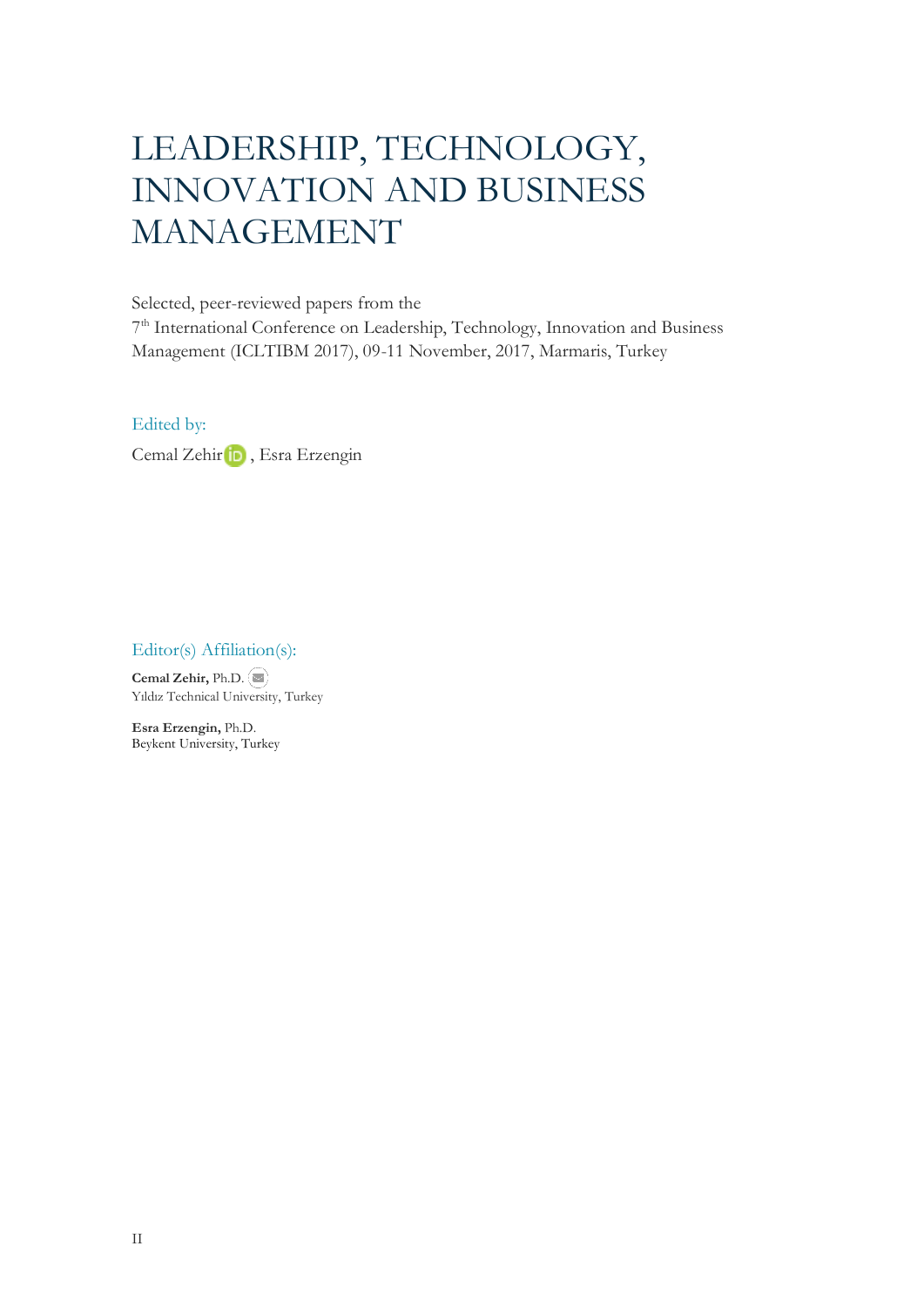

ISSN: 2357-1330 (online).

European Proceedings of Social and Behavioural Sciences

ISBN: 978-1-80296-074-7 (e-book)

LEADERSHIP, TECHNOLOGY, INNOVATION AND BUSINESS MANAGEMENT

[https://doi.org/10.15405/epsbs\(2357-1330\).2019.12.3](https://doi.org/10.15405/epsbs(2357-1330).2019.12.3)

 $\overline{G} @$ © The Editor(s) and The Author(s) 2019. This is an open access book distributed under the Creative Commons CC License BY-NC-ND 4.0. Unported License, permitting all non-commercial use, distribution, and reproduction in  $\overline{ND}$ any medium, provided the original work is properly cited.

This book is published by the registered company Future Academy which is registered under the ISO London Limited. The registered company address is: 293 Green Lanes, Palmers Green, London, United Kingdom, N13 4XS Reg. Number: 9219513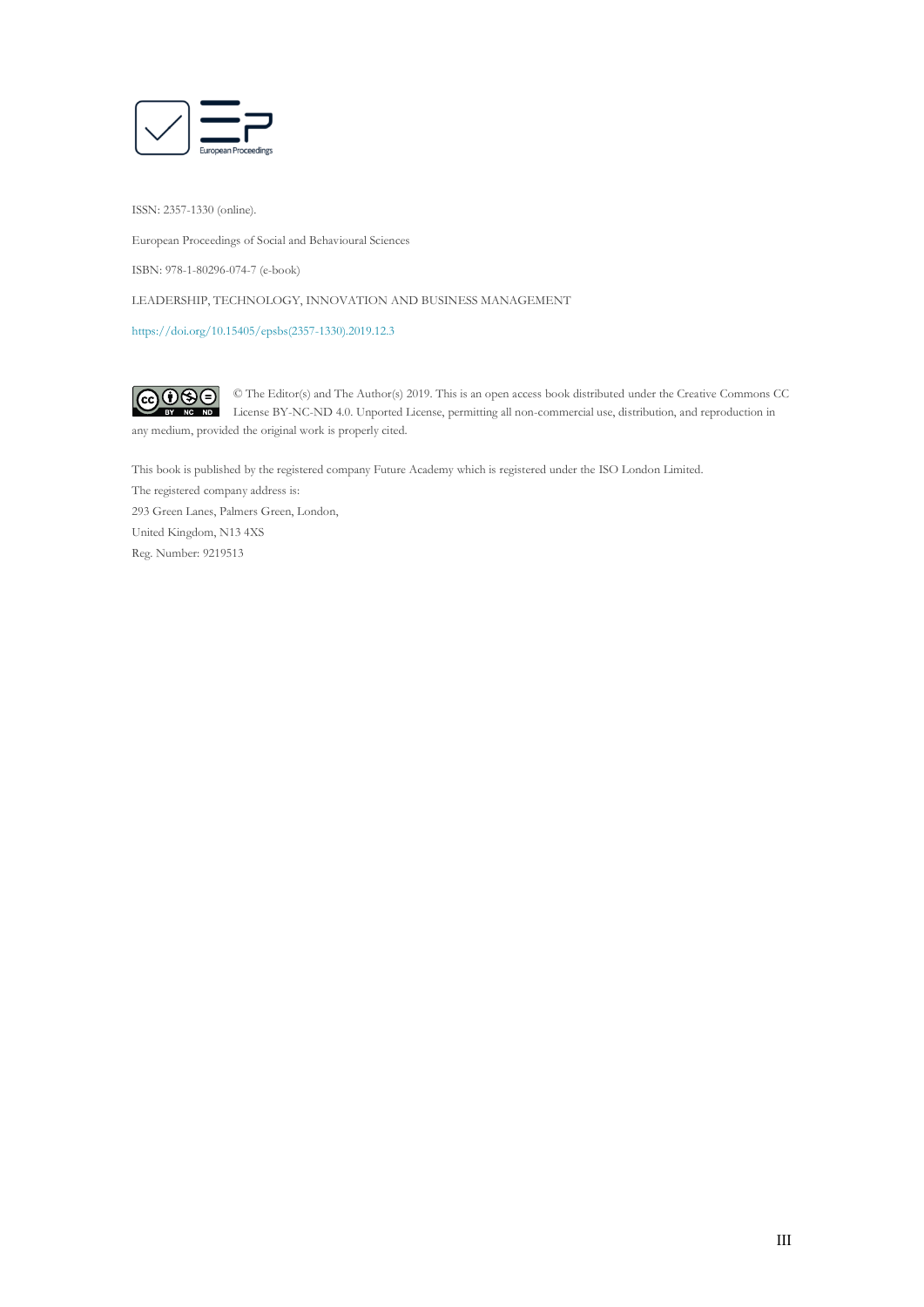## **Preface**

Dear Colleague,

The 7 th International Conference on Leadership, Technology, Innovation and Business Management 2017 (ICLTIBM-2017) will be held between the dates of November 9-11, 2017, Thursday through Saturday in Marmaris, Turkey.

This year's conference theme, "Social Innovation, Corporate Sustainability, Social Responsibility, and Management" is part of the conference's standing agenda of forging workable solutions from the convening of scientific study and practical experience.

The conference is organized by the International Strategic Management and Managers Association, Istanbul, Turkey, Yildiz Technical University and the Journal of Global Strategic Management (ISSN: 1307- 6205). The 7th International Conference on Leadership, Technology, Innovation and Business Management 2017 (ICLTIBM-2017) aims to be the general forum for the presentation of new advances and research results in the fields of theoretical, experimental and applied leadership, technology, innovation and business management. The conference will bring together leading researchers, economists, businesspeople, managers, engineers and scientists in this field of study from around the world. Our distinguished participants will have the opportunity to present their valuable scientific contributions and to establish an international network among those who volunteer to communicate and study together in the field of business management.

This year our conference will feature a distinguished keynote speaker: Professor Lütfihak Alpkan of Istanbul Technical University and Professor Jamaladdin Hussain of Purdue University, Calumet, who will address the plenary session.

Prospective authors are invited to submit full and original research papers which have not been published or submitted for consideration elsewhere. All manuscripts should be professionally proofread before the submission. Authors can use www.editavenue.com for professional proofreading, editing, etc.

The conference sessions will be multilingual and the participants may present their papers in Turkish, English, French and German at their discretion. However, all the papers should be written and submitted in English. For detailed information please visit, [http://www.isma.info/icltibm2017/.](http://www.isma.info/icltibm2017/)

15 November, 2017

Chairman of the Conference Prof. Dr. Cemal ZEHİR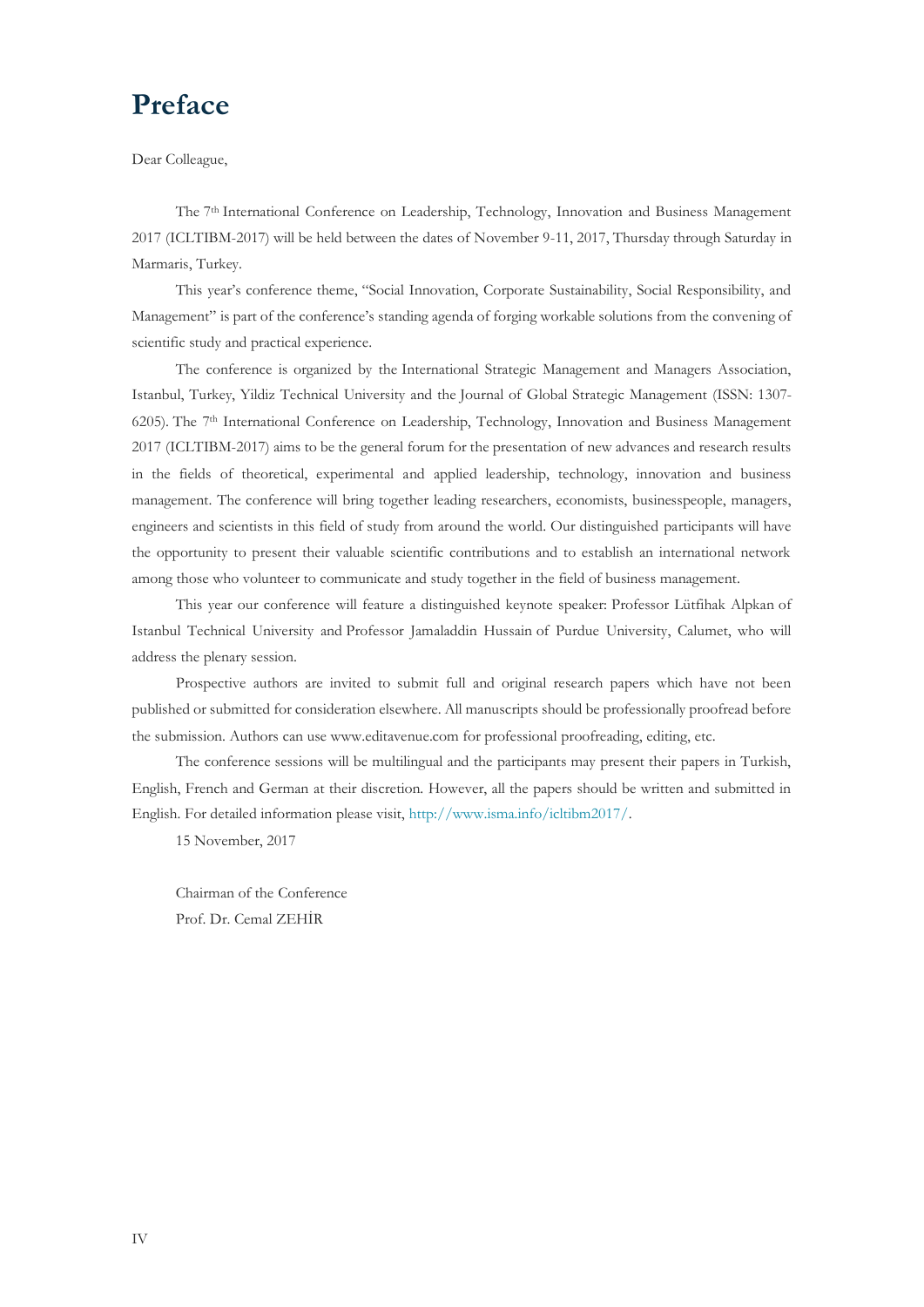### **Chairs**

Chairman, Prof. Dr. Cemal Zehir

*Yıldız Technical University, Turkey*

Co-chair, Lütfihak Alpkan, Prof. Dr. *Istanbul Technıcal University, Turkey*

Co-chair, Oya Erdil, Prof. Dr. *Gebze Technical University, Turkey*

*Mugla Sıtkı Kocman University, Turkey*

Co-chair, Mehmet Bayansalduz, Assoc. Prof. Dr. Co-chair, Esra Erzengin Özdemir, Asst. Prof. Dr., *Beykent University, Turkey*

### **International Scientific/Editorial Committee Members**

- Adnan Celik Selcuk University,Turkey
- Ahu Tugba Karabulut Istanbul Ticaret University
- Ali Akdemir Arel University, Turkey
- Ali Ekber Akgun Gebze Technical University, Turkey
- Ali Halici Baskent University, Turkey
- Ana Lucia Martins Lizbon Iscte-Iul University, Portuguese
- Asuman Akdogan Erciyes University, Turkey
- Avni Zafer Acar Piri Reis University, Turkey
- Atilla Dicle Yeditepe University, Turkey
- Ayse Gunsel Kocaeli University, Turkey
- Aygul Turan Yildiz Technical University, Turkey
- Beyza Kocapinar Bayarcelik Gelisim University, Turkey
- Bige Askun Marmara University, Turkey
- **Bulent Sezen** Gebze Technical University, Turkey
- Cemal Zehir Yildiz Technical University, Turkey
- Lutfıhak Alpkan Istanbul Technical University, Turkey
- M. Sukru Akdogan Erciyes University, Turkey
- Mariana Dodourova University of Hertfordshıre, Uk
- Mehmet Barca Social Sciences University of Ankara, Turkey
- Mehmet Bayansalduz Mugla Sıtkı Kocman University, Turkey
- Mehtap Ozsahın Yalova University, Turkey
- Meral Elci Gebze Technıcal University, Turkey
- Muhsın Halıs Gaziantep University, Turkey
- Mujdelen Yener Marmara University, Turkey
- Mumın Erturk Esenyurt University, Turkey
- Munevver Cetin Marmara University, Turkey
- Mustafa Aykac Kırklarelı University, Turkey
- Nevin Deniz Marmara University, Turkey
- Nıgar Demircan Çakar Duzce University, Turkey
- Nıhat Alayoglu Medipol University, Turkey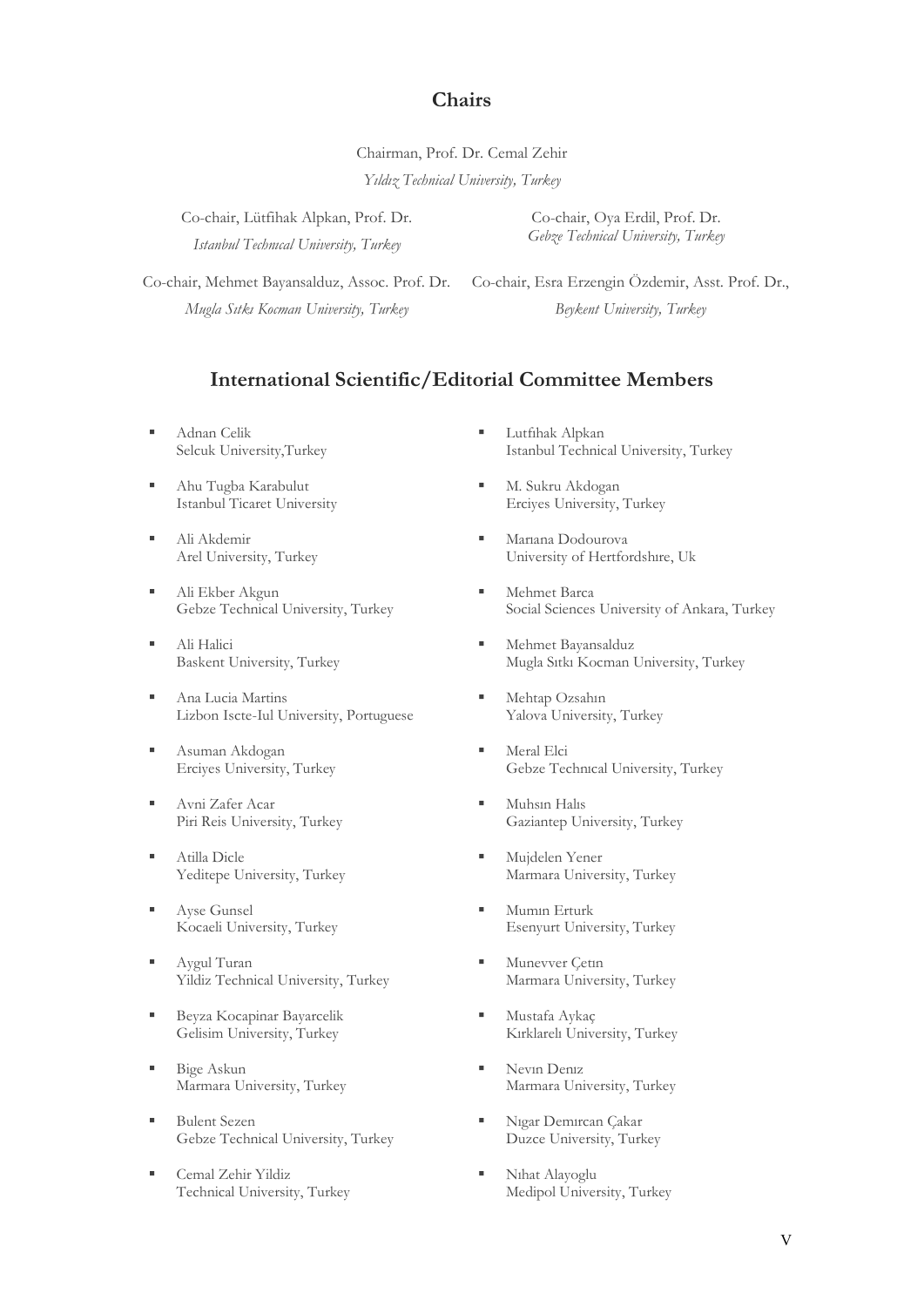- Cevat Gerni Dogus University, Turkey
- Dababrata N.Chowdhury University Campus Suffolk, Ipswich UK
- Denizhan Kalkan Medeniyet University, Turkey
- **•** Dzineta Dimante University Of Latvia, Latvia
- Dursun Bingol Gazi University, Turkey
	- Dzineta Dimante University Of Latvia, Latvia
- Ekrem Tatoglu Bahcesehir University, Turkey
- Erdal Aydin Canakkale Onsekiz Mart University, Turkey
- Erkut Altindag Beykent University, Turkey
- Esin Can Yildiz Technical University, Turkey
- **Example 1** Fatih Semercioz Istanbul University, Turkey
- Gulden Turhan Marmara University, Turkey
- Gurol Ozcure Ordu University, Turkey
- H. Okan Yeloglu, Baskent University, Turkey
- Hakan Kitapci Gebze Technical University, Turkey
- Halim Kazan Istanbul University, Turkey
- Halit Keskin Yildiz Technical University, Turkey
- Hamid Noori Wilfrid Laurier University Waterloo, Kanada
- Harun Demirkaya, Kocaeli University, Kocaeli, Turkey
- Huseyin Ince Gebze Technical University, Turkey
- I.Hakki Eraslan Duzce University, Turkey
- Nihat Erdogmus Yıldız Teknik University, Turkey
- Nimet Eryigit Ordu University, Turkey
- Oya Erdıl Gebze Technical University, Turkey
- Ozlem Ozkanlı Ankara University, Turkey
- Refika Bakoglu Marmara University, Turkey
- Richard Lynch Middlesex University, UK
- Ramona Rupeıka-Apoga University of Latvia, Latvia
- Salıh Zekı Imamoglu Gebze Technical University, Turkey
- Sefer Sener Istanbul University, Turkey
- Selim Aren Yıldız Teknik University, Turkey
- Selim Zaim Istanbul Teknik University, Turkey
- Senem Besler Anadolu University, Turkey
- Sevki Ozgener Nevsehır University, Turkey
- Shaukat Alı University of Wolverhampton, Shropsire, UK
- Sıma Nart Sakarya University, Turkey
- Sudi Apak Beykent University, Turkey
- Mufıde Sule Eren Çanakkale Onsekız Mart University, Turkey
- Suleyman Barutcu Pamukkale University, Turkey
- Tanses Gulsoy Beykent University, Turkey
- Ugur Yozgat Marmara University, Turkey
- Ulku Dıcle Yeditepe University, Turkey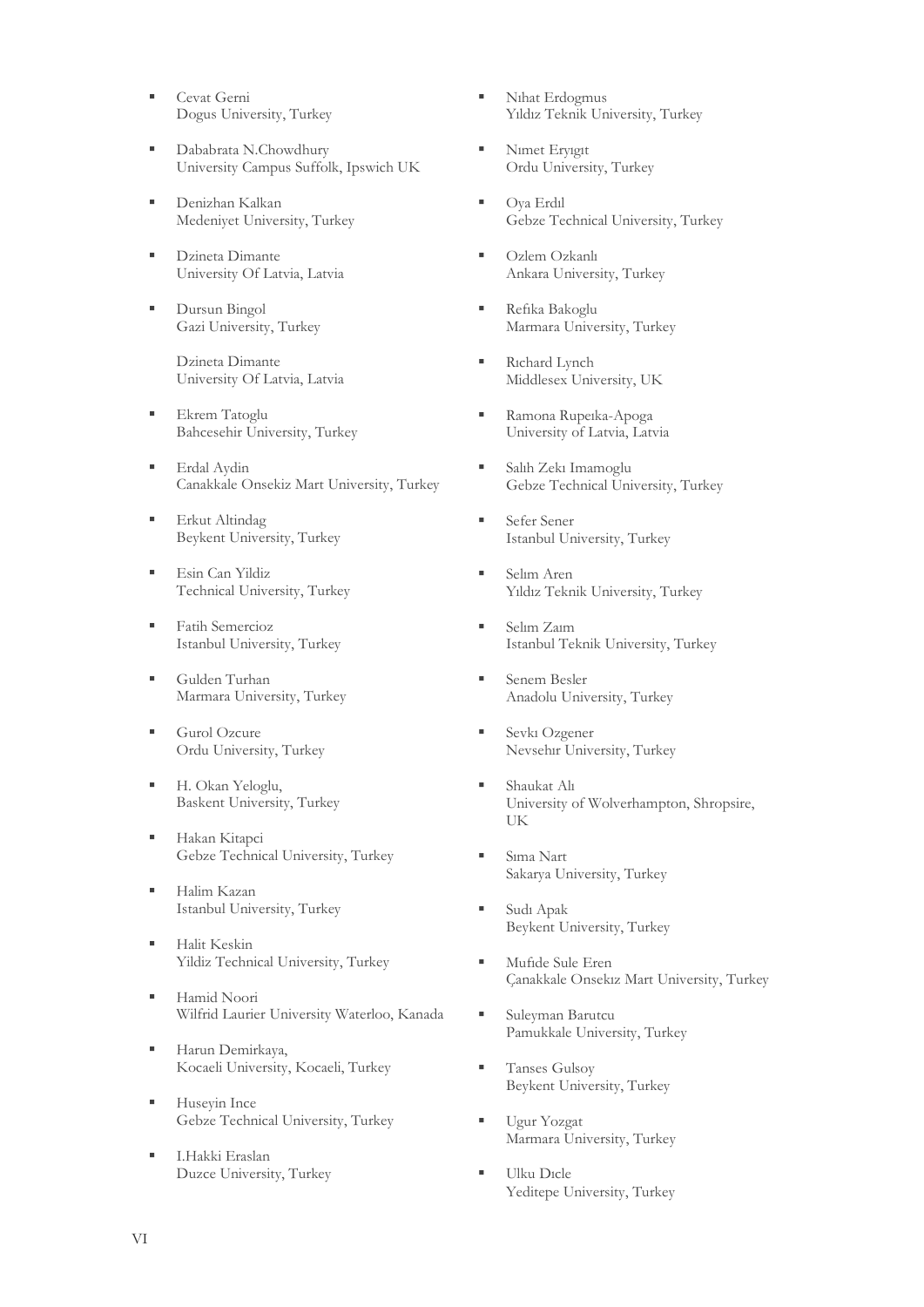- Irem Eren Erdogmuş Marmara University, Turkey
- Irge Sener Cankaya University, Turkey
- Jamaluddin H. Husain Purdue University, USA
- **Janis Priede** University Of Latvia, Latvia
- Kenan Aydin Yildiz Technical University, Turkey
- Lars Ehrengren Stockholm University, Sweden
- Lonnie Strickland The University of Alabama, Tuscaloosa, Alabama, Usa
- Ludmila Mládková University of Economics, Prague, Czech Republic
- Umit Alnıacık Kocaeli University, Turkey
- Vic Lane University of London, UK
- Yasın Sehıtoglu Yıldız Teknik University, Turkey
- Yener Pazarcık Çanakkale Onsekiz Mart University, Turkey
- Yonca Gurol Yıldız Teknik University, Turkey
- Yusuf Can Mugla Sıtkı Kocman University, Turkey
- Haluk Tanrıverdi Istanbul University, Turkey
- Murat Yalçıntaş Istanbul Technical University, Turkey

## **Organizing Committee Members**

- Asuman Akdogan (Erciyes University, Turkey)
- Aygul Turan (Yildiz Technical University, Turkey)
- Ahmet Uzmez (Yildiz Technical University, Turkey)

Avni Zafer Acar (Piri Reis University, Turkey)

- Cemal Zehir (Yildiz Technical University, Turkey)
- Dababrata N. Chowdhury (University Campus Suffolk, Ipswich UK)
- Esra Erzengin Ozdemir (Beykent University, Turkey)
- Francesco Scalera (University Of Bari "Aldo Moro", Italy)
- Hacer Yildiz (Yildiz Technical University, Turkey)
- Halit Keskin (Gebze Technical University, Turkey)
- Irem Erdogmus (Marmara University, Turkey)
- Mahmut Kole (Yildiz Technical University, Turkey)
- Mariana Dodourova (University Of Hertfordshire, UK)
- Mehtap Ozsahin (Yalova University, Turkey)
- Meral Elci (Gebze Technical University, Turkey)
- Ova Erdil (Gebze Technical University, Turkey)
- Richard Lynch (Middlesex University, London, UK)
- Selim Aren (Gebze Technical University, Turkey)
- Selım Zaım (Istanbul Technical University, Turkey)
- Sonja Petrovic-Lazarevic (Monash University, Australia)
- Tanses Yasemın Gulsoy (Beykent University, Turkey)
- Tugba Hıdırlar Karaboga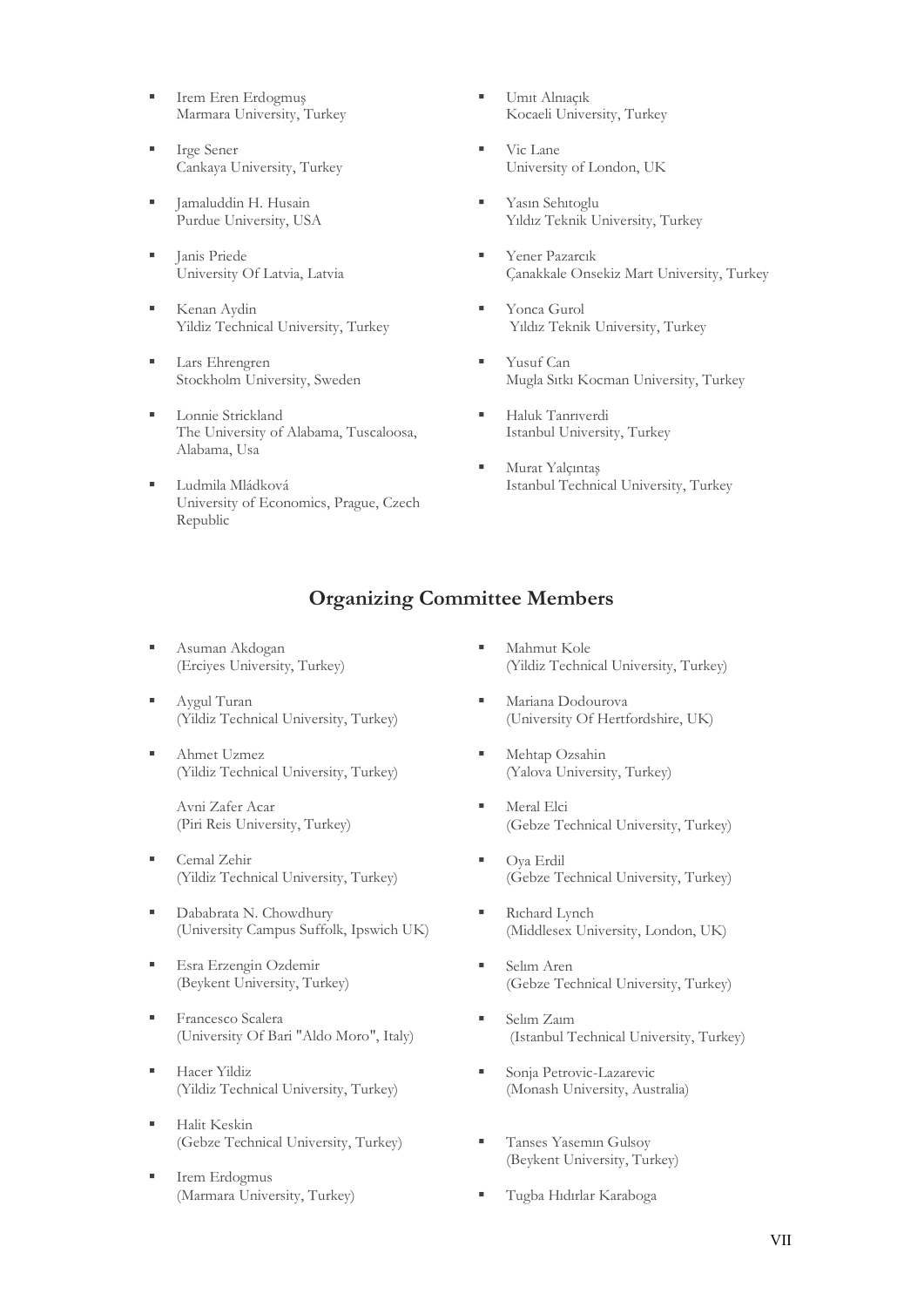- Jamaluddin H. Husain (Purdue University Calumet, USA)
- Kenan Aydin (Yildiz Technical University, Turkey)
- **Lonnie Strickland** (The University of Alabama, Tuscaloosa, Alabama, USA)
- Lutfihak Alpkan (Istanbul Technical University, Turkey)

## **Keynote Speakers**

(Yıldız Technical University, Turkey)

- Ugur Yozgat Marmara University, Turkey
- **·** Yasın Sehitoglu (Yıldız Technical University, Turkey)
- Yonca Gurol (Yıldız Technical University, Turkey)

#### **"Digital Innovation &Social Innovation"**

Lütfihak Alpkan, Prof. Dr. Istanbul Technical University, Turkey

### **(Entrepreneur) Innovation, Innovative Design & Social Innovation Practices and Applications** Gokce Peksari,

V ICA Chairman, DOGO Tasarim A. S.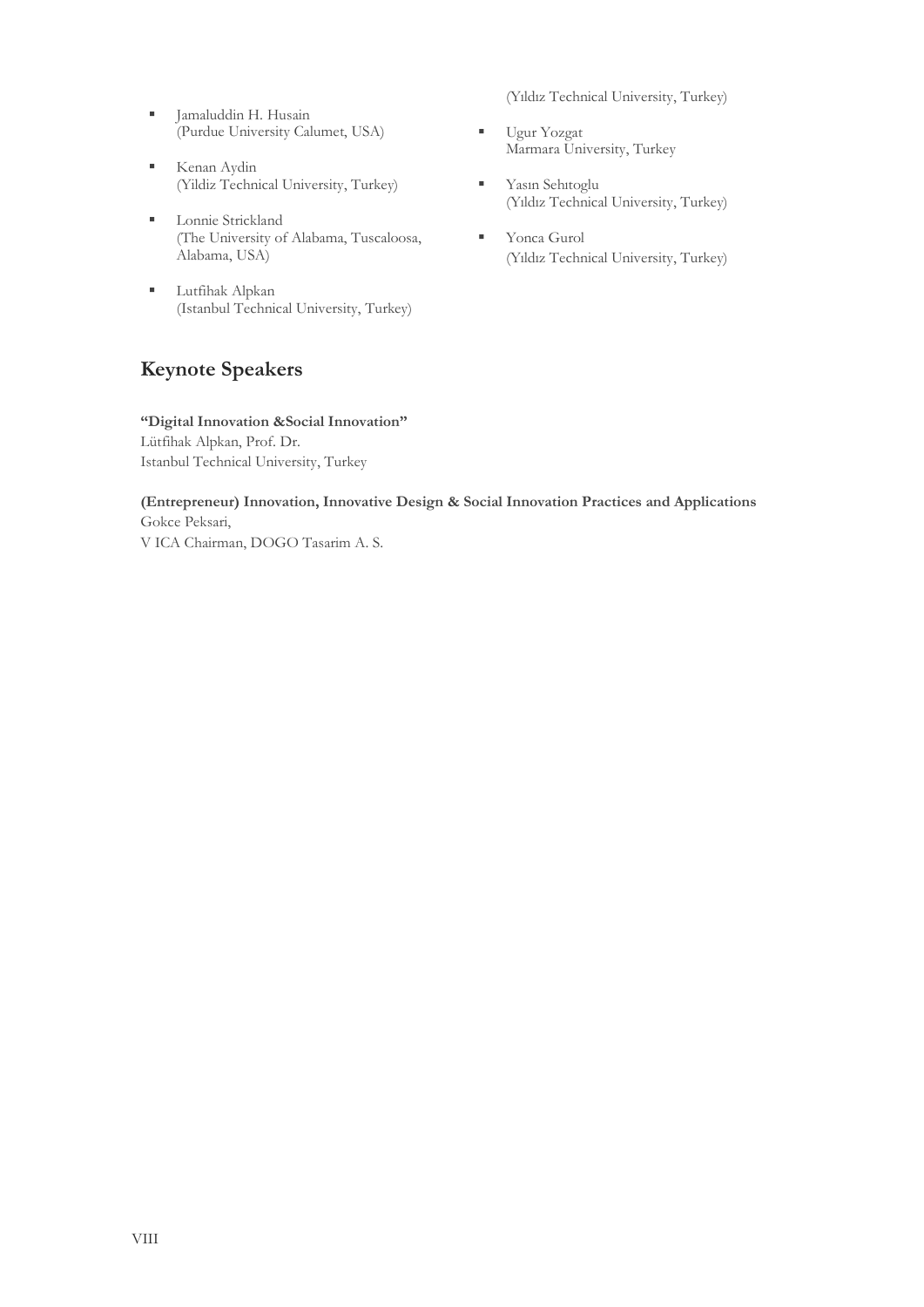## **Table of Contents**

#### **No: 1**

Title: Perceptions About Rhetoric Discourse for its Content Quality and Aim of Effect *Pages: 1-9* Author(s): Nilüfer Rüzgar, Ali Akdemir

#### **No: 2**

Title: Job Assignment Model in Intelligent Transportation Systems: Istanbul Electric Tram Tunnel Administration *Pages: 10-26*

Author(s): Hicran Hamza Çelikyay, Arif Emecen

#### **No: 3**

Title: What Do Postgraduates Know About Knowledge Management in Turkey? *Pages: 27-39* Author(s): Ömür Yaşar Saatçıoğlu, Esra Baran, İlke Sezin Ayaz, Abdullah Açık

**No: 4**

Title: Effect of Consumption Values on Environmental Concern in Terms of Purchasing Behavior *Pages: 40-50* Author(s): Aysel Erciş, Tuğba Yıldız

#### **No: 5**

Title: Customer Value, Brand Trust & Self Congruity Influence in Creating Emotional Brand Attachment *Pages: 51-63* Author(s): Aysel Erciş, Tuğba Yıldız, Bahar Türk

#### **No: 6**

Title: Impact of Organizational Justice on Psychological Contract Violations, Organizational Exclusion & Job Satisfaction *Pages: 64-77* Author(s): Melike Artar, Zafer Adıgüzel, Oya Erdil

#### **No: 7**

Title: Delineating The Impact Of Organizational Dissent On Job Insecurity And Turnover Intention *Pages: 78-90* Author(s): Berivan Tatar, Oya Erdil

#### **No: 8**

Title: Determination Of Fanatic Consumer Behaviours At The Personality Level *Pages: 91-103* Author(s): Aysel Erciş, F. Görgün Deveci, Bahar Türk

#### **No: 9**

Title: Gamification Based Performance Evaluation System: A New Model Suggestion *Pages: 104-118* Author(s): Ayhan Artar, Bahman Huseynli

#### **No: 10**

Title: Health-Related Opinion Leadership In Social Media: Attractive Health-Focused Contents For Instagram Users *Pages: 119-130* Author(s): Alev Koçak Alan, Ebru Tümer Kabadayı, Nilşah Cavdar

#### **No: 11**

Title: Supervisor Attitudes as Mediator on Effect of Organizational Stress on Organizational Commitment *Pages: 131-142* Author(s): Haluk Tanrıverdi, Arif Yılmaz, Ayşegül Ertuğrul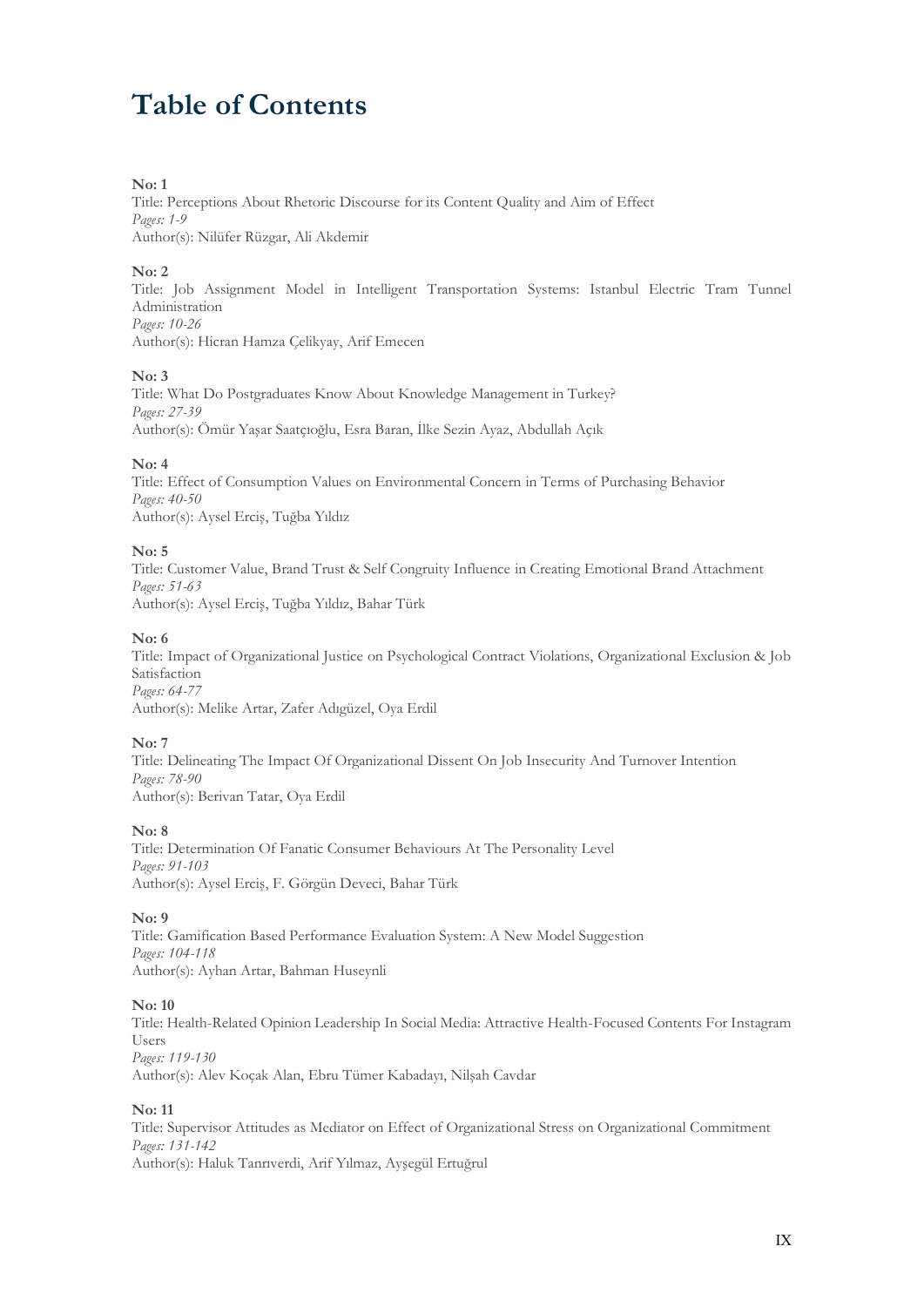#### **No: 12**

Title: Effects Of Organizational Structures Of Family Businesses On Growth Strategies *Pages: 143-151* Author(s): Haluk Tanrıverdi, Bilal Sekman, Arif Yılmaz

#### **No: 13**

Title: The Effect Of Psychological Empowerment On Work Life Quality *Pages: 152-162* Author(s): Haluk Tanrıverdi, Serhan Turan, Arif Yılmaz

#### **No: 14**

Title: The Relationship Between Market Orientation, Coopetition, Innovation Capabilities And Firm Performance *Pages: 163-174* Author(s): Melike Zehir, Cemal Zehir

#### **No: 15**

Title: The Silent Treatment: What We Need To Know More About Ostracism *Pages: 175-181* Author(s): Büşra Müceldili, Oya Erdil

#### **No: 16**

Title: Transformational Leadership And Positive Psychological Capital: The Moderating Role Of Experience Level *Pages: 182-193*

Author(s): Yasin Şehitoğlu, M. Fatih Şengüllendi, Enes Kurt, Hatice Şengüllendi

#### **No: 17**

Title: Market Driving Strategies, Firm Performance: Mediating Role of Organizational Learning Capabilities *Pages: 194-210* Author(s): Aysegul Eryilmaz Kirali, Aysegul Eryilmaz Kirali, Hakan Akdag

#### **No: 18**

Title: Firm Innovativeness From The Complex Adaptive Systems Theory Perspective: A Conceptual Framework *Pages: 211-217*

Author(s): Halit Keskin, Ali Ekber Akgün, Tuba Etlioğlu

#### **No: 19**

Title: Mediating Role Of Innovation Capability, On Learning Orientation And Firm Performance *Pages: 218-227* Author(s): Cemal Zehir, Dilek Karaca

#### **No: 20**

Title: Major Motives And Barriers Of Internationalization For Turkish Furniture Smes *Pages: 228-244* Author(s): Javad Esmaeili Nooshabadi, Mehtap Özşahin

#### **No: 21**

Title: The Role Of Innovation Types On Learning Orientation And New Product Development *Pages: 245-260* Author(s): Cemal Zehir, Saniye Yıldırım Özmutlu

#### **No: 22**

Title: Effect Of Emotional Intelligence On Organizational Performance: Mediating Role Of Organizational Identification *Pages: 261-273* Author(s): Cemal Zehir, Ahmet Üzmez, Mahmut Köle, Hacer Yıldız Öztürk

#### **No: 23**

Title: Product Development Capability, Market Orientation And Market Performance, A Research In Turkey *Pages: 274-286* Author(s): Songül Zehir, Begüm Ata